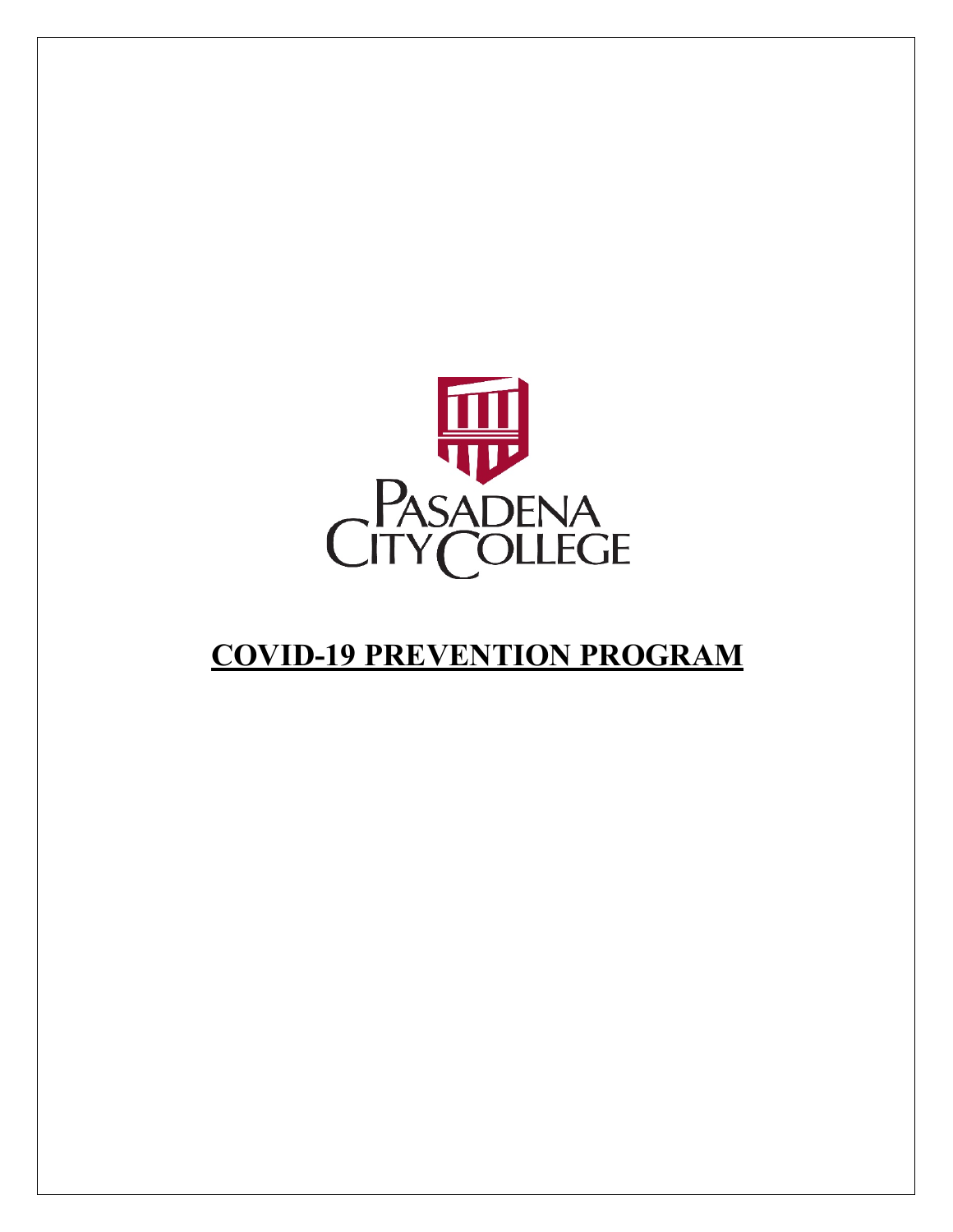

#### **COVID-19 PREVENTION PROGRAM**

## **PURPOSE**

In an effort to protect the health and safety of our employees, Pasadena Area Community College District, has prepared a COVID-19 Prevention Program ("Program") intended to provide information related to the prevention of coronavirus, describe Pasadena Community College (PCC) policies, procedures and practices to keep employees safe and to help prevent the spread of coronavirus in the workplace.

This Program is applicable during the current COVID-19 public health emergency. The protocols outlined in this document will be modified based on the ongoing and updated guidance from the Center for Disease Control ("CDC"), state and local public health agencies, and Pasadena City College operations.

The Prevention Program is intended to comply with state and local law regarding employees' safety including Labor Code §6400 which requires that every employer must furnish employment and a place of employment that is safe and healthful for the employees therein.

Bob Blizinski, Assistant Superintendent/Vice President Human Resources, has overall responsibility for handling Pasadena City College's COVID-19 Prevention Program. In addition, PCC expects all managers and supervisors to implement and maintain the Program in their departments and assigned areas.

## **SCOPE**

This policy applies to all Pasadena City College employees and contains general prevention best practices as well as PCC's policies and procedures related to COVID-19 in the workplace.

## **WHAT IS COVID-19**

COVID-19 is caused by the coronavirus SARS-CoV-2. COVID-19 is a new disease, caused by a novel (or new) coronavirus that has not previously been seen in humans.

COVID-19 affects people in different ways. Infected people have reported a wide range of symptoms - from mild symptoms to severe illness. Some infected individuals have no symptoms at all. Symptoms may appear 2 to 14 days after exposure to the virus. People with these symptoms, ma have COVID-19:

- Fever
- Chills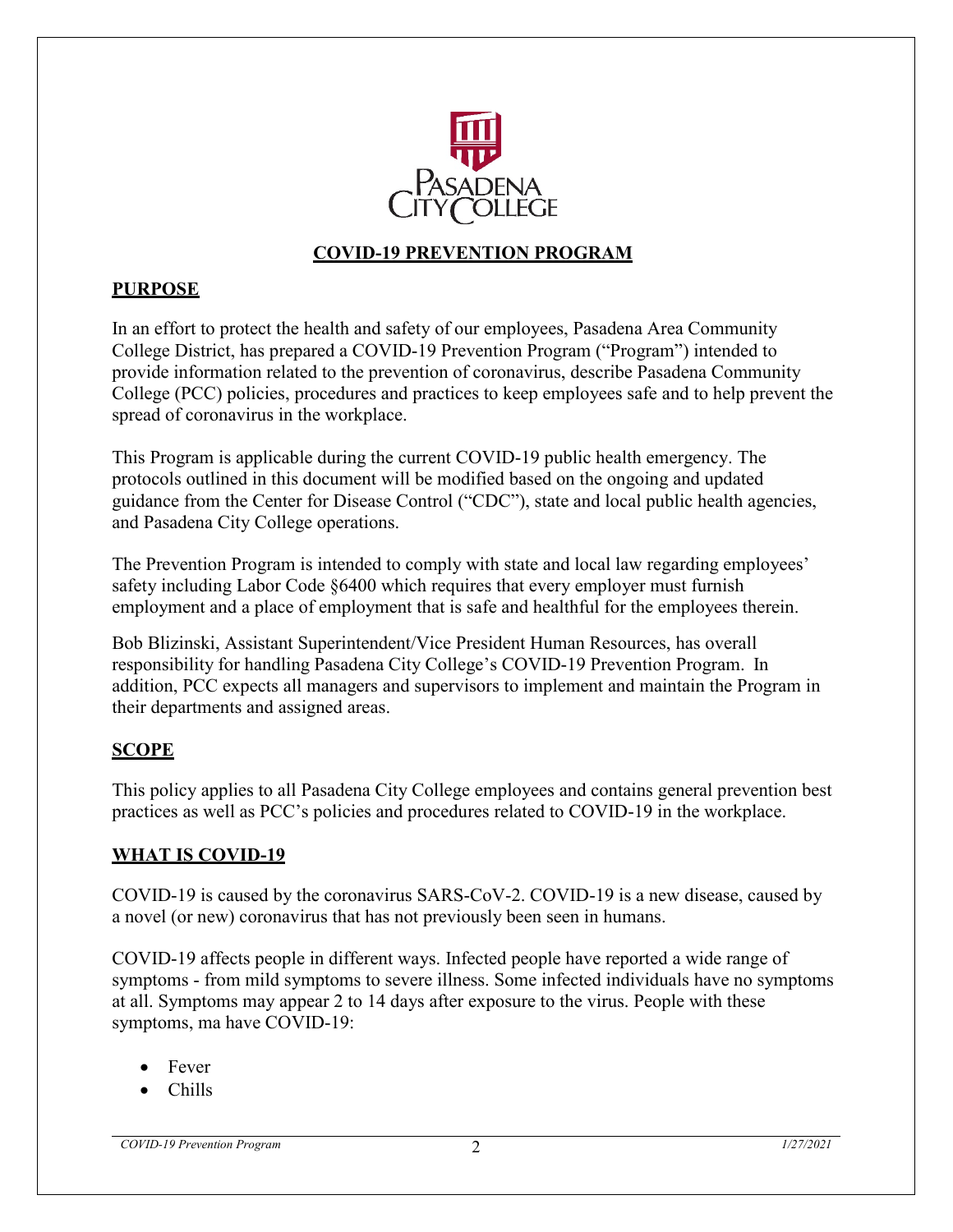- Cough
- Shortness of breath or difficulty breathing
- Fatigue
- Muscle or body aches
- Headache
- Loss of taste or smell
- Sore throat
- Congestion or runny nose
- Nausea or vomiting
- Diarrhea

Laboratory testing is necessary to confirm an infection.

# **COVID-19 TRANSMISSION**

The virus that causes COVID-19 is thought to spread mainly from person to person through respiratory droplets produced when an infected person vocalizes, exhales, coughs or sneezes. These droplets can enter the respiratory tract (mouth, nose, and lungs) of people who are nearby and cause infection. Particles containing the virus can travel more than 6 feet, especially indoors, so physical distancing must be combined with other controls, including wearing face coverings and hand hygiene, to be effective. Spread is more likely when people are in close contact with one another (i.e., within six feet) while not wearing face coverings.

Although it is not considered to be the primary why the virus spreads, transmission may be possible by touching a surface or object that has the virus on it and then touching their own mouth, nose, or eyes.

## **INFECTION PREVENTION MEASURES – CONTROL OF COVID-19 HAZARDS**

Pasadena Area Community College District, to the extent possible, will implement the following guidelines and practices to mitigate employee exposure to the coronavirus in the workplace:

- 1. Pasadena City College will provide onsite COVID-19 rapid viral testing on a monthly basis at no cost to the PCC employee. This testing will ensure employees receive their results prior to coming to campus.
- 2. Where possible encourage and require remote work. The current requirement for PCC employees who are able to work remotely, is to work physically on campus one day/eight hours/week.
- 3. Use of video and/or telephonic meetings, and the establishment of guidelines for maintaining a distance of at least six feet between persons, whenever possible.
- 4. Distribute posters, notices, and/or signage to each work site to be displayed in common areas that provide physical distancing guidelines.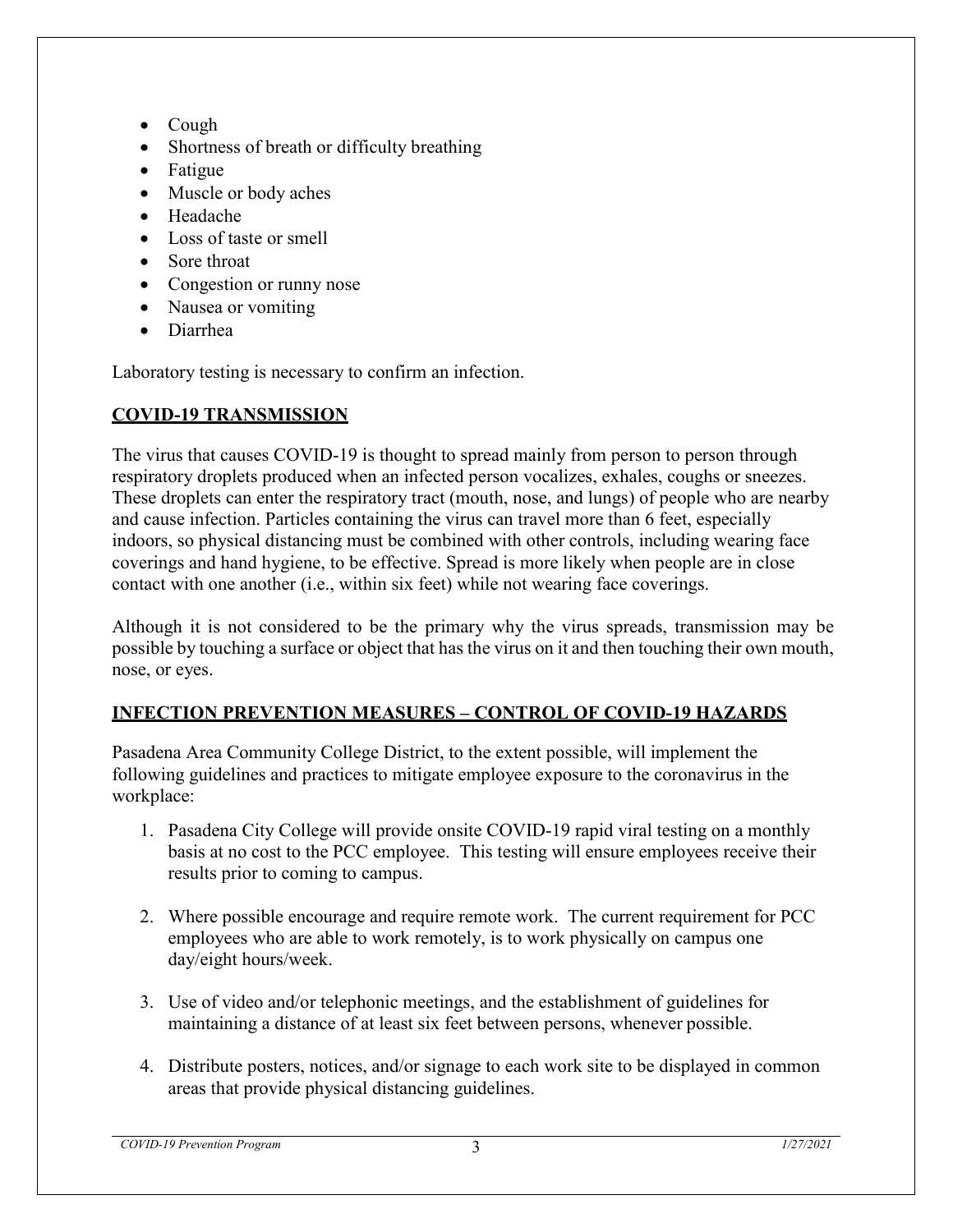- 5. Encourage sick employees to stay home.
- 6. If an employee becomes symptomatic with COVID-19 while at work, they will be asked to leave the workplace and seek medical treatment, depending on the symptoms.
- 7. Pasadena City College will adhere to state guidance and local public health recommendations regarding the prearrangement of office and workplace furniture to maintain physical distancing.
- 8. To the extent supplies are in stock and readily available for distribution, employees will have access to appropriate hygiene products in the workplace.
- 9. Pasadena City College encourages frequent hand washing with soap for at least 20 seconds and using hand sanitizer when employees do not have immediate access to a sink or handwashing facility. Hand sanitizer doesn't work if the hands are soiled so every effort must be made to wash hands before applying hand sanitizer.
- 10. Provide and require employees to use face coverings. Face coverings must be worn whenever a PCC employee comes within six feet of another employee. If an employee has trouble breathing or has a medical or health condition that prevents the use of a face covering, an alternate form of face covering must be worn such as a face shield.
- 11. Note: Face coverings combined with physical distancing, help prevent infected persons without symptoms or who are pre-symptomatic from knowingly spreading the coronavirus.
- 12. Pasadena City College will maximize, to the extent possible, the quantity of outside air into our buildings and workplaces with mechanical or natural ventilation.
- 13. Pasadena City College will place signs and/or instructions in common areas (for example, reception area, break rooms, public common areas, et cetera) to communicate physical distancing requirements and to provide other COVID-19 infection prevention information to the general public entering the workplace, the work site and buildings.

## **INVESTIGATION, IDENTIFICATION AND CORRECTION OF COVID-19 HAZARDS**

Pasadena Area Community College District takes seriously its obligation to locate, identify and correct potential COVID-19 hazards in the workplace. The following will be implemented:

- 1. Evaluate employee workspaces for potential hazards. Employees are encouraged to identify and bring to management's attention potential COVID-19 hazards in their workspace. If a COVID-19 hazard is identified, appropriate measures such as safety glass and protective prevention equipment will be provided as needed.
- 2. Conduct periodic inspections of the facility to identify and correct potential hazards that exist in common areas, high traffic areas, and other areas frequented by employees and the public. If a COVID-19 hazard is identified, appropriate measures such as safety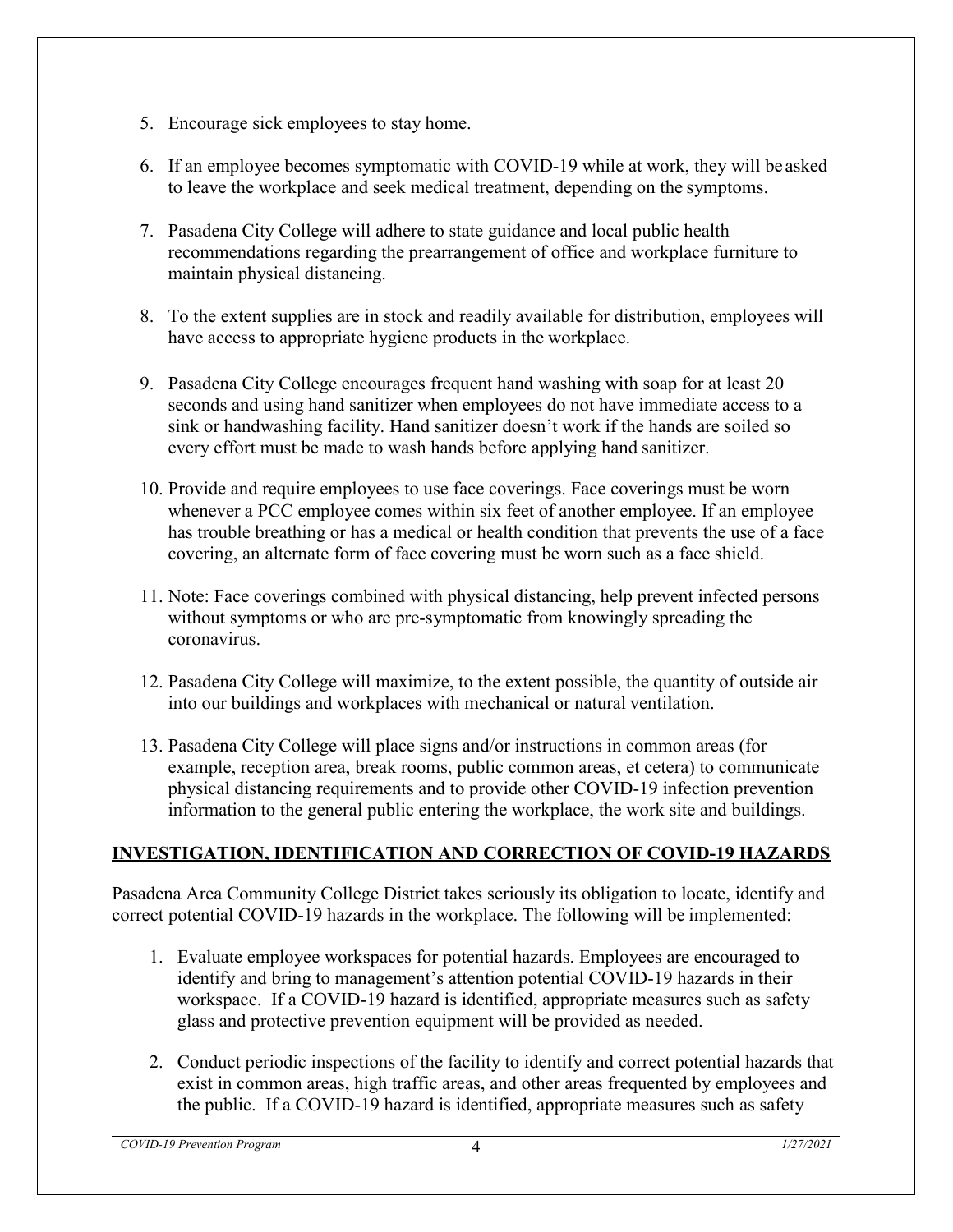glass and protective prevention equipment will be provided as needed.

- 3. Evaluate PCC policies and procedures, work practices, and staffing issues to determine whether any of our processes or policies can be changed or amended to reduce or eliminate COVID-19 hazards.
- 4. PCC will conduct workplace specific evaluations of hazards following any positive COVID-19 case in the workplace. An extensive cleaning and disinfection of the affected workplace/area will immediately follow the evaluation.
- 5. PCC will investigate to identify and eliminate COVID-19 hazards. In order to protect employees in the workplace the college will also investigate each positive COVID-19 case to help identify those employees who were in close contact with the infected employee and require all those potentially exposed to quarantine as required by law. PCC will provide COVID-19 testing location information to the employee and will cover the cost for the test.
- 6. PCC will regularly evaluate the workplace for compliance with this program. This may require relocating previously used areas for meal breaks, while also requiring employees to abstain from taking breaks with other employees to ensure social distancing and mitigate risk to the exposure of COVID-19.
- 7. Unsafe and unhealthy hazards, work conditions, practices, policies or procedures will be documented and corrected in a timely manner based on the severity of the hazards. Correction priority and correction times will be based on the immediacy of the unsafe or unhealthy hazard.

## **EMPLOYEE RESPONSIBILITIES**

During the COVID-19 public health emergency, Pasadena Area Community College District employees have a collective responsibility to ensure the protection of all people in the workplace to comply with Pasadena Community College policies and the latest local public health guidelines to mitigate coronavirus risk to themselves and anyone visiting the work site. Employees have the following affirmative responsibilities:

- 1. Each time an employee plans to come to campus, they must self-screen via the daily provided mobile application for COVID-19 symptoms and receive an "Approved" response, which needs to be sent to their immediate supervisor, prior to entering the facility for their shift. An employee should stay home and seek medical treatment if they experience any of the following symptoms in the past 48 hours:
	- fever or chills
	- cough
	- shortness of breath or difficulty breathing
	- fatigue
	- muscle or body aches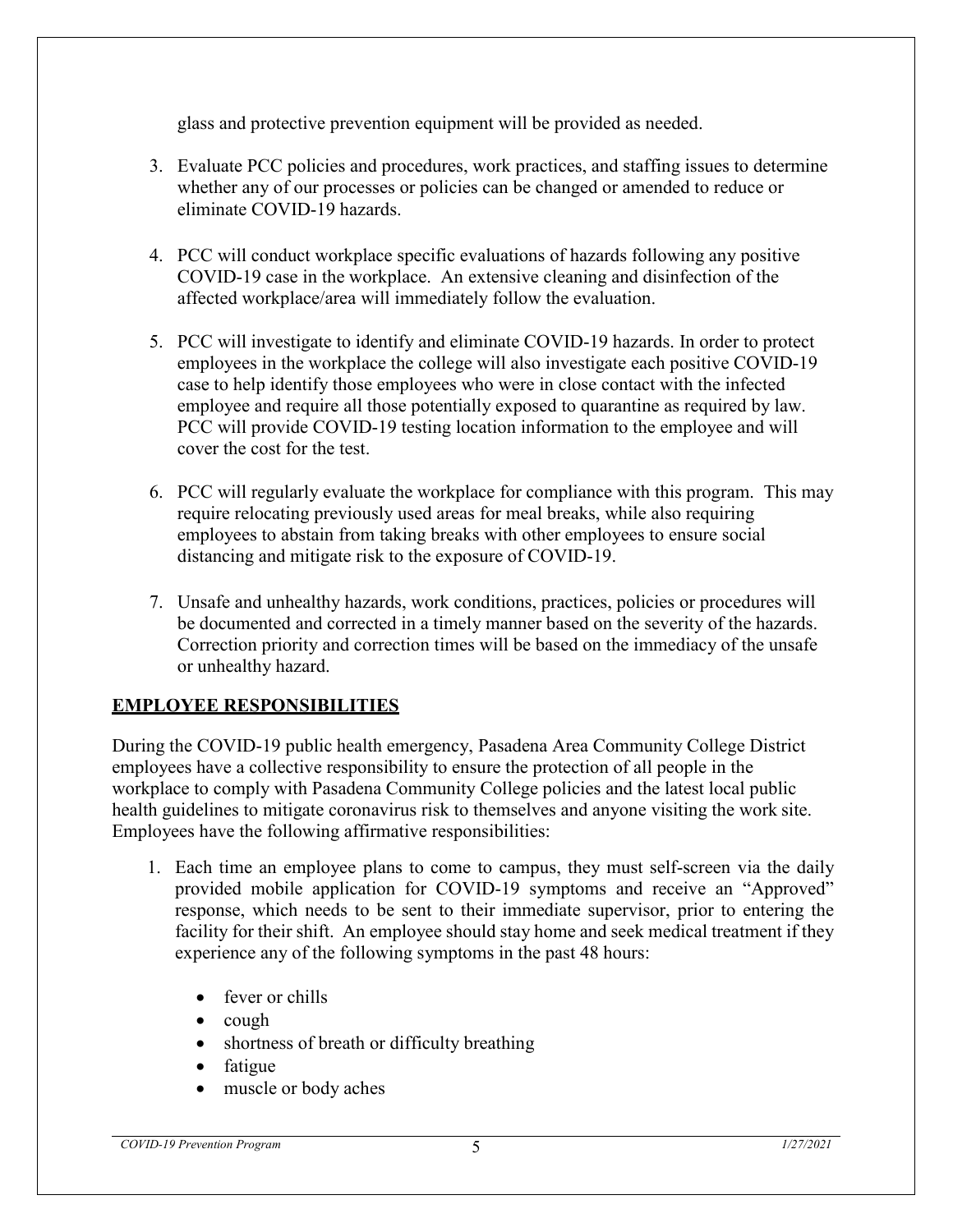- headache
- new loss of taste or smell
- sore throat
- congestion or runny nose
- nausea or vomiting
- diarrhea
- 2. Employees must immediately report any symptoms of COVID-19 they experience whether the symptoms developed while at work or elsewhere. Employees must also promptly disclose positive COVID-19 tests to Human Resources.
- 3. An employee must stay home if they are sick, follow public health agency guidelines, and contact their supervisor or manager. Human Resources will follow-up with the employee for further instructions.
- 4. Employees who are out ill with fever, cough, shortness of breath, or other acute respiratory symptoms that affect normal breathing who have not been tested for the COVID-19 virus or who have tested negative for the COVID-19 virus, must consult with their physician and their manager before physically returning to work.
- 5. Employees must cooperate with Pasadena City College's Human Resource Department, in any investigation related to the onset of illness, date of symptoms, others with whom the employee had close contact, and coronavirus testing among other topics. The investigation will help PCC to identify employees who may have been exposed and quarantine them so there is no further workplace exposure.
- 6. Employees who test positive for the COVID-19 virus must not return to work until the following occurs:

#### *When Symptomatic*

- a. At least 24 hours have passed since a fever of 100.4 or higher has resolved without the use of fever and reducing medications;
- b. COVID-19 symptoms have improved;
- c. At least 10 days have passed since COVID-19 symptoms first appeared.

#### *When Asymptomatic*

Employees who test positive but never developed COVID-19 symptoms shall not return to work until a minimum of 10 days have passed since the date of specimen collection of their first positive COVID-19 test.

7. Employees who return to work following an illness must promptly report any recurrence of symptoms to their immediate supervisor.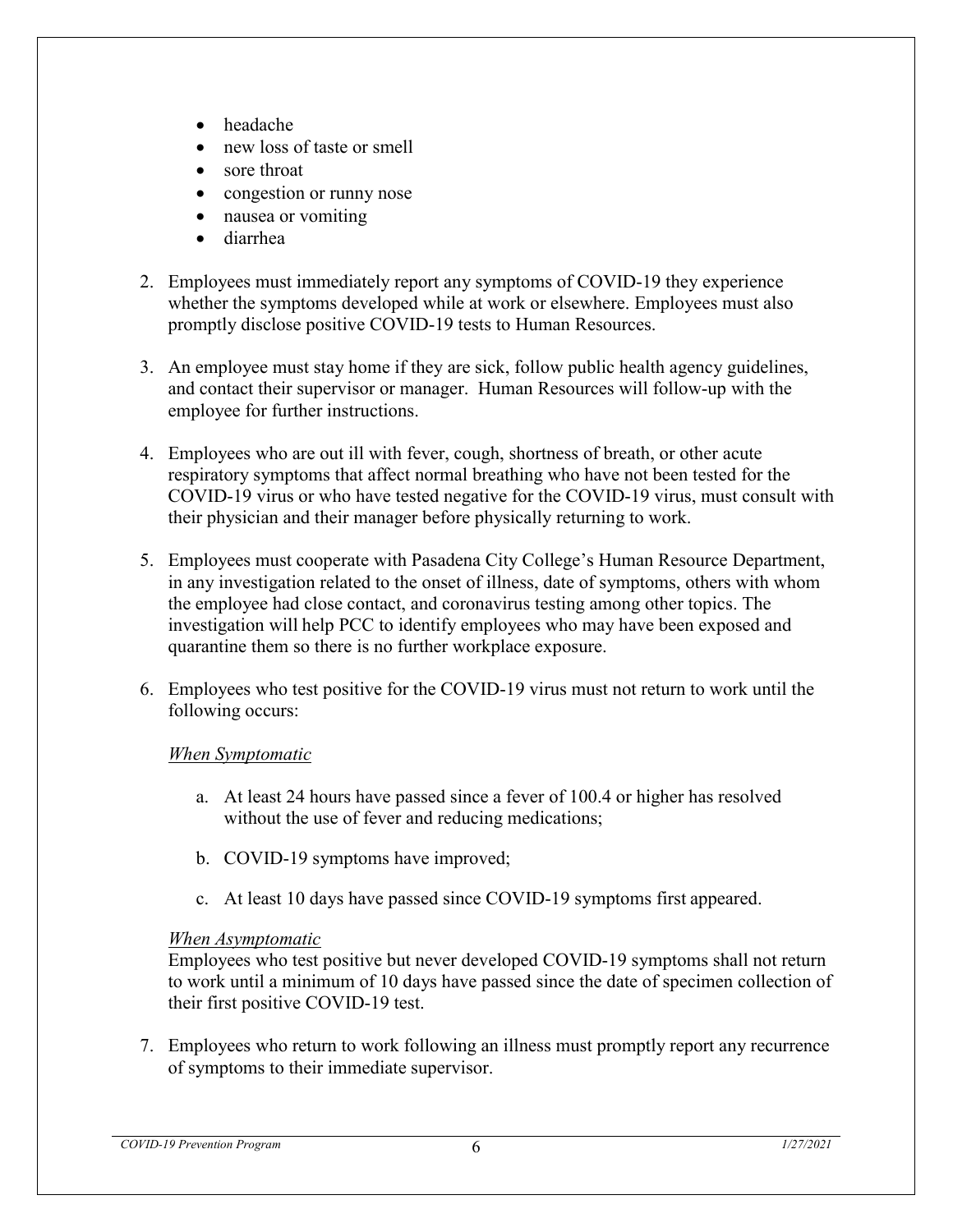- 8. Employees shall practice physical distancing and remain at least 6 feet apart when practicable. When it isn't practicable employees must wear face coverings. Ways to maintain physical distancing include working from home when practicable, and by using video or telephonic meetings as much as possible.
- 9. Employees must avoid shared workspaces (desks, offices, and cubicles) and work items (phones, computers, other work tools, and equipment) whenever possible. If employees must share workspaces, clean and disinfect shared workspaces and work items before and after use.
- 10. Employees shall wash hands with soap and water for at least 20 seconds and/or use hand sanitizer after interacting with people and after contacting shared surfaces or objects.
- 11. Employees shall cover coughs and sneezes and avoid touching eyes, nose, and mouth with unwashed hands.
- 12. Employees must avoid sharing personal items with co-workers (for example, dishes, cups, utensils, towels).
- 13. Employees shall notify their manager or supervisor if any washing facilities do not have an adequate supply of suitable cleaning agents, water, single-use towels, or blowers.
- 14. No employees shall bring cleaning products and/or disinfectant into the workplace that had not been approved by Pasadena City College Facilities & Services.

# **PERSONAL PROTECTIVE EQUIPMENT**

While engineering and administrative controls are considered more effective in minimizing exposure to COVID-19, personal protective equipment (PPE) may also be needed to prevent certain exposures. While correctly using PPE can help prevent some exposures, it should not take the place of other prevention strategies. Examples of PPE include gloves, goggles, face shields, face masks, and respiratory protection, when appropriate. During the outbreak of infectious diseases, such as COVID-19, recommendations for PPE specific to occupations or job tasks may change depending on the updated risk assessments for workers, and information on PPE effectiveness in preventing the spread of COVID-19.

Pasadena City College will supply all necessary and required PPE, including face coverings. If employees wish to use additional PPE, they must make the request of the manager or supervisor who will approve usage. Managers and supervisors will approve all reasonable requests.

## **CLEANING AND DISINFECTION POLICY AND PRACTICE**

The Pasadena Area Community College District recognizes that high traffic and high touch common areas in the workplace need to the extent possible cleaning and disinfecting to limit the spread of the COVID-19 virus.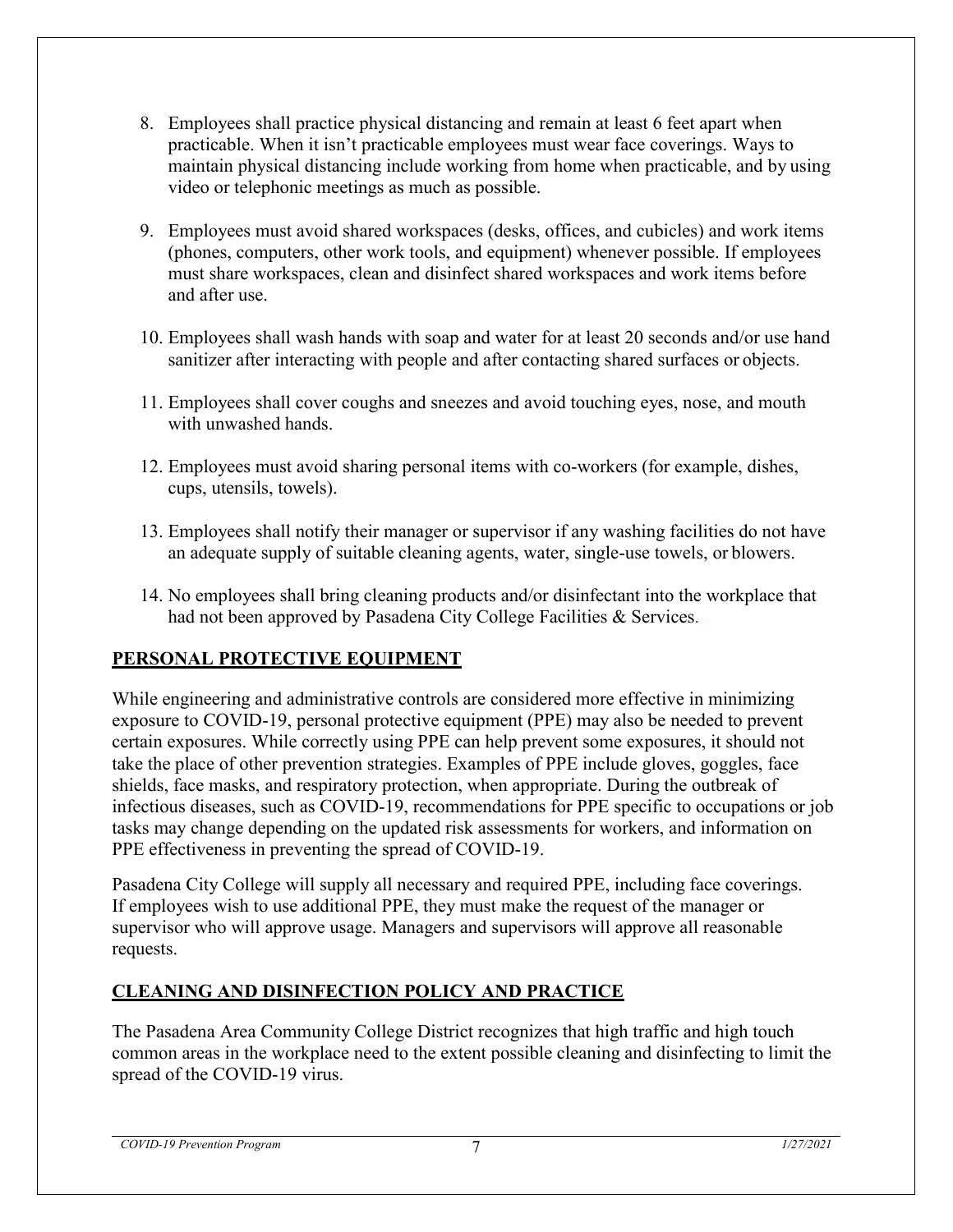Pasadena City College will assign personnel and establish routine schedules to clean and disinfect common areas and objects in the workplace. This includes, but is not limited to, copy machines, containers, counters, tables, desks, chairs, benches, door handles, knobs, drinking fountains, refrigerators, vending machines, rest room and bathroom surfaces, elevator buttons, and trash cans.

The process of disinfecting includes electrostatic sprayers and providing disinfecting products that are EPA approved for use against the virus that causes COVID-19 and following the manufacturer's instructions for all cleaning and disinfection products (for example, safety requirements, PPE, concentration, contact time).

## **RESPONDING TO CONFIRMED OR SUSPECTED COVID-19 CASES**

When required Pasadena Area Community College District will consult with state and local public health agencies for mitigation practices and responsible protocols. PCC will follow the California Health Department strategies, listed below, for returning employees to work. The following are considered minimum criteria for return to work and some variation may occur depending on individual cases, our local public health department and unique circumstances. Negative COVID-19 tests are not required in order to return to work.

*Symptomatic Positive:* Employees with symptoms who are laboratory confirmed to have COVID-19.

- 1. At least 24 hours have passed since resolution of fever without use of fever reducing medications; and
- 2. At least 10 days have passed since symptom onset; and
- 3. Other symptoms have improved.

*Asymptomatic Positive:* Employees who have never had symptoms and are laboratory confirmed to have COVID-19. A minimum of 10 days has passed since the date of their first positive COVID-19 tests. If symptoms develop then the criteria for Symptomatic Positive cases will apply.

*Symptomatic Negative:* Employees who had symptoms of COVID-19 but test results returned negative. Use the same criteria as Symptomatic Positive cases.

*Asymptomatic Negative:* Employees who never had symptoms but were tested due to a close contact with a laboratory confirmed case patient and were negative. Employees should quarantine at home for 10 days after the last known contact with the case-patient. Symptoms can develop even after testing negative within 14 days of exposure. The local health department and Cal/OSHA may consider allowing an earlier return to work only if an employee in a critical infrastructure industry in which the essential operations of the workplace would be compromised by quarantine of the employee and no alternate staff can perform the role. It must be shown that the removal of the employee would create an undue risk to a community's health and safety.

*Symptomatic Untested:* Employees who had symptoms of COVID-19 but were not tested.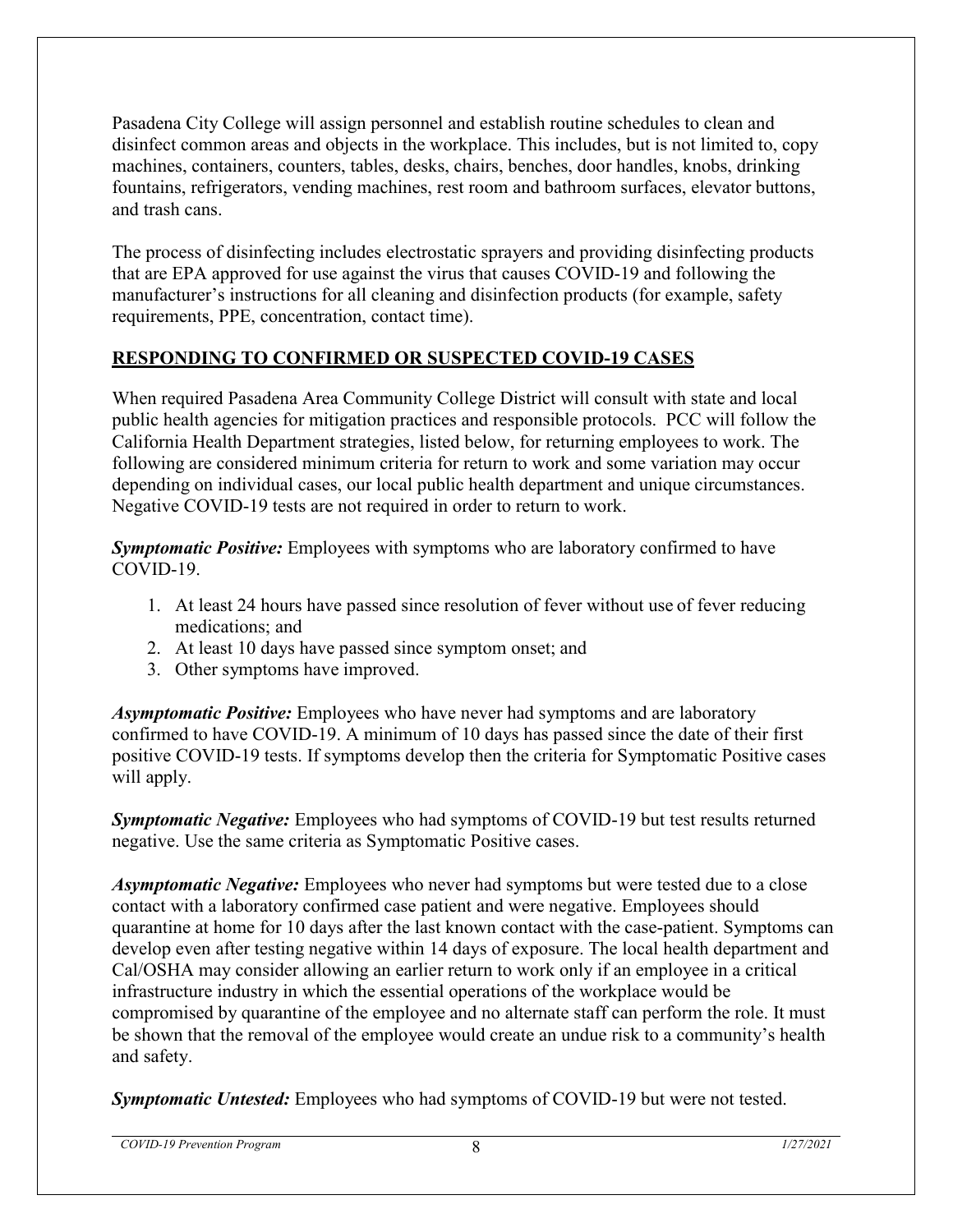Testing is encouraged. If an employee cannot be tested or refuses to be tested, use the same criteria for return to work as Symptomatic Positive cases.

*Asymptomatic Untested:* Employees who had close contact to a laboratory confirmed case at work, home, or in the community and do not have symptoms **or** employees who refuse or are unable to be tested after close contact with a laboratory-confirmed case, despite recommendation for testing from local health department or healthcare provider, and do not have symptoms. Employees should be quarantined at home for 10 days after the last known contact with the case-patient. Testing is highly recommended; if testing hasn't occurred the local health department and Cal/OSHA may consider allowing an earlier return to work only if an employee in a critical infrastructure industry in which the essential operations of the workplace would be compromised by quarantine of the employee and no alternate staff can perform the role. It must be shown that the removal of the employee would create an undue risk to a community's health and safety. If symptoms develop then the criteria for Symptomatic Positive cases will apply.

If an employee tests positive for COVID-19, Pasadena City College will immediately inform co-workers of their possible exposure to COVID-19 in the workplace but maintain confidentiality as required by the Americans with Disabilities Act (ADA) and the Fair Employment and Housing Act (FEHA). PCC will also investigate any confirmed COVID-19 illness to determine and mitigate any work-related factors that may have contributed to the risk of infection.

Pasadena City College will provide no cost testing during work hours to all employees who must be quarantined and excluded from the workplace as required by law.

## **Cleaning and Disinfecting Following a Confirmed COVID-19 Case**

- 1. Temporarily close the general area where the infected employee or guest worked/visited until cleaning has completed.
- 2. If possible, open outside doors and windows and use ventilating fans to increase air circulation in the area. Wait 24 hours or as long as practical before cleaning and disinfecting the area.
- 3. Conduct deep cleaning of the entire general area where the infected employees worked and may have been, including break rooms, restrooms and travel areas with a cleaning agent approved for use by the EPA against the coronavirus.
- 4. Custodial personnel cleaning the area must be equipped with a proper personal protective equipment for COVID-19 disinfection (disposable gown, gloves, eye protection, or mask, if required).

# **SYSTEM FOR COMMUNICATION**

Communication between employees and Pasadena Area Community College District on matters relating to COVID-19 mitigation and response is important to ensure employees' safety while in the workplace. Therefore, Pasadena City College has a communication system that is intended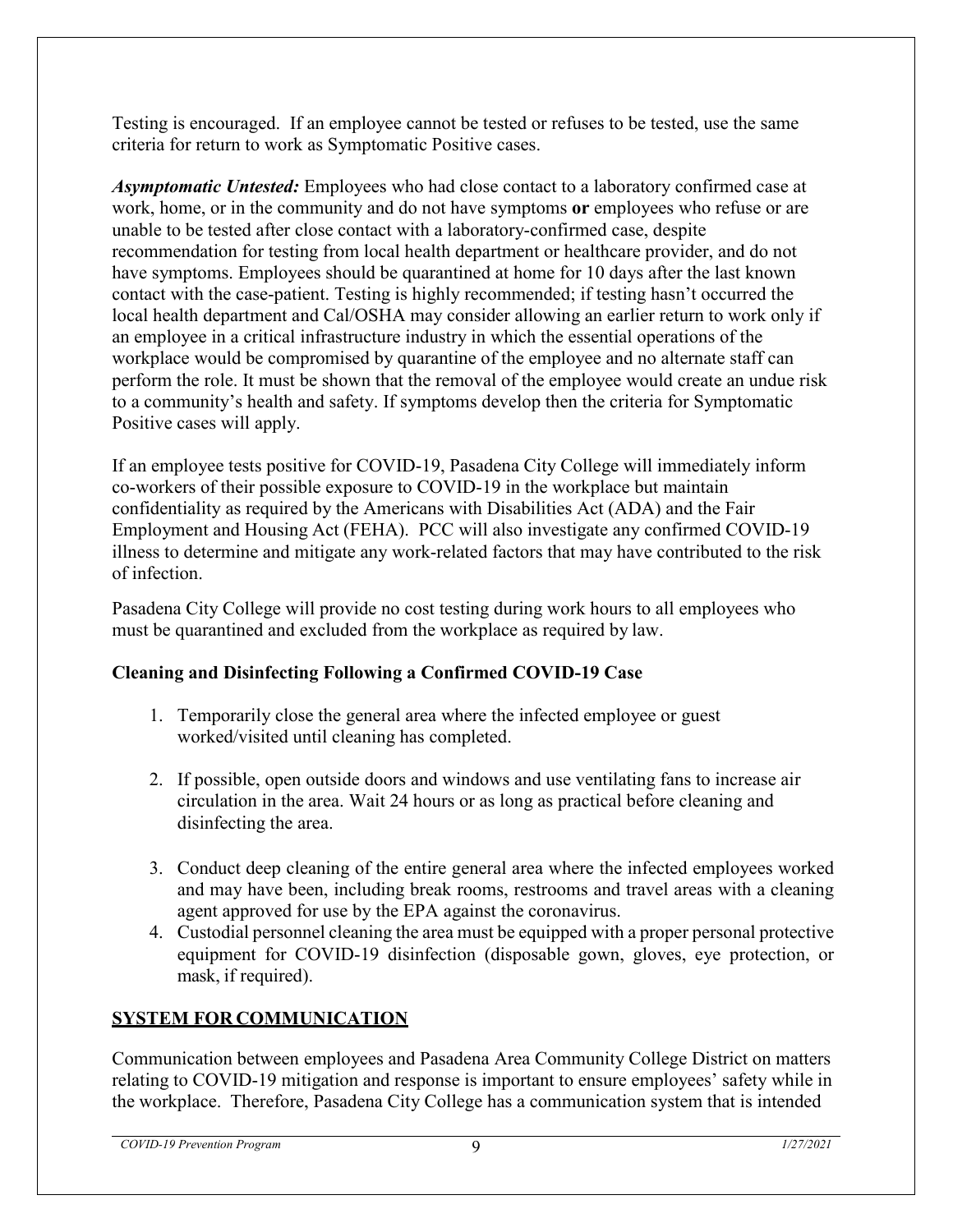to accomplish clear and concise exchange of information by providing a single point of contact for managers and supervisors. Employees are encouraged to freely communicate with their supervisors and managers with regard to coronavirus symptoms, possible exposures, workplace concerns, and suggestions for correction of potential hazards without fear of reprisal.

- 1. All PCC employees are encouraged to report to their immediate manager or supervisor concerns regarding COVID-19 mitigation practices or possible COVID-19 exposure in the workplace.
- 2. Managers and supervisors who, after assessing the concern, determine that additional guidance or assistance is required shall contact Danny Alonzo in Human Resources at (626) 585-7956. who will triage the report and notify essential personnel for an appropriate response.
- 3. If an employee has a disability, medical or other condition that put them at increased risk of severe COVID-19 illness and an accommodation is needed they are encouraged to report it to their supervisor or manager. Pasadena City College's Human Resource Department will evaluate the request and determine, with input from the employee and their health care provider, whether the employee can be accommodated.
- 4. Pasadena City College will provide COVID-19 testing to potentially exposed employees.

# **MULTIPLE COVID-19 INFECTIONS AND COVID-19 OUTBREAKS**

Pasadena Area Community College District will adhere to the following policies and practices should the workplace experience a COVID-19 outbreak or major outbreak.

A COVID-19 outbreak is defined as three (3) or more cases of COVID-19 in a 14-day period.

A major COVID-19 outbreak is defined as twenty (20) or more cases of COVID-19 in a 30 day period.

- 1. Pasadena Community College will provide the legally mandated COVID-19 testing to all exposed employees in the workplace except those who were not present during the period of an outbreak. The testing will be provided at no cost to the employees and will occur during working hours.
- 2. All employees will be tested as frequently as required for a COVID-19 outbreak or a major COVID-19 outbreak. Additional testing will be provided when deemed necessary by Cal/OSHA.
- 3. PCC will quarantine and exclude all COVID-19 cases and those exposed to the COVID-19 cases as set forth above in **Responding to Positive or Suspected COVID-19 Cases in the Workplace.**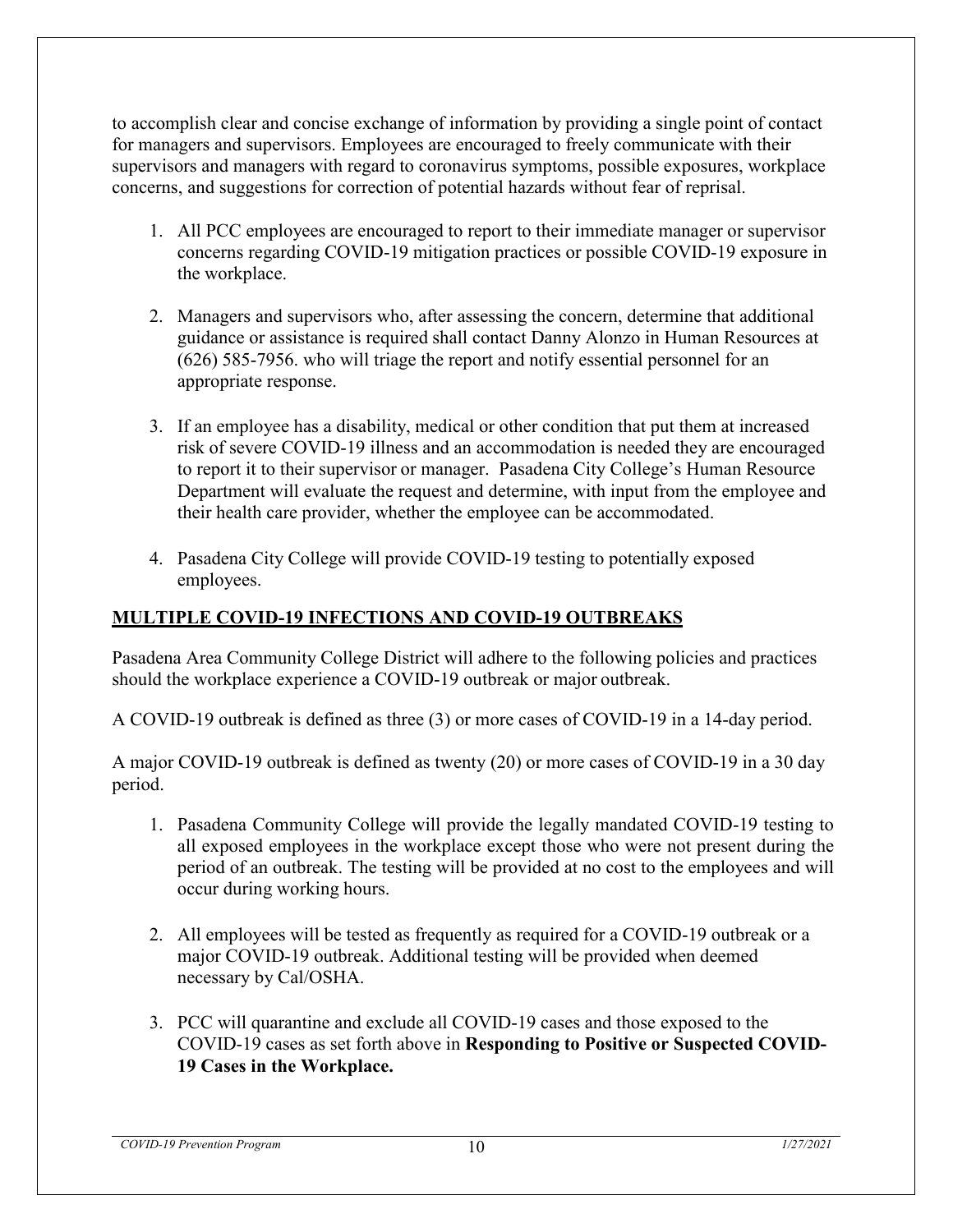- 4. PCC will immediately investigate and determine possible COVID-19 hazards that may have contributed to the outbreak in accordance with **Investigation, Identification, and Correction of COVID-19 Hazards** and **Responding to Positive or Suspected COVID-19 Cases in the Workplace.**
- 5. PCC will perform a review of its COVID-19 policies, procedures, and controls and implement changes where needed. The investigation and review will be documented and include review of:
	- Leave policies and practices to ensure employees are encouraged to remain home when sick;
	- COVID-19 testing process;
	- Insufficient outdoor air;
	- Lack of physical distancing, face coverings or use of other PPE.
	- Evaluation of mechanical ventilation, and, if possible, filter recirculated air with Minimum Efficiency Reporting Value (MERV) 13 or higher efficiency filters if compatible with the system. We will evaluate whether portable or mounted High Efficiency Particulate Air (HEPA) filtration units, or other cleaning systems would reduce the risk of transmission.
	- Determine the need for additional respiratory protection.
	- Determine whether to halt some or all operations until the COVID-19 hazard has been corrected.
	- Implement any other control measures as required by Cal/OSHA.
- 6. Notify the local health department as required by law.

# **POTENTIAL BENEFITS AVAILABLE TO EMPLOYEES WHO MUST QUARANTINE OR ISOLATE**

The term quarantine is used when someone is a close contact to a confirmed positive case. The term isolation is used when someone tests positive for COVID-19.

Employees may be entitled to the following COVID-19 benefits under applicable federal, state, or local laws, including, but not limited to, COVID-19 related leave, company sick leave, statemandated leave, supplemental sick leave, negotiated leave provisions and workers compensation:

- Family Medical Leave Act/California Family Rights Act Leave.
- Local Sick Leave [or] Local Supplemental Sick Leave.
- Pasadena Area Community College District California Sick Leave Policy
- Pasadena Area Community College District Vacation Policy (Use the vacation policy if company policy or practice allows for the use of vacation time off for sick leave purposes).
- Leave Pursuant to the Collective Bargaining Agreement.

Workers' Compensation Benefits. If you believe you contracted COVID-19 as a result of your employment at Pasadena City College, you may be entitled to workers' compensation benefits.